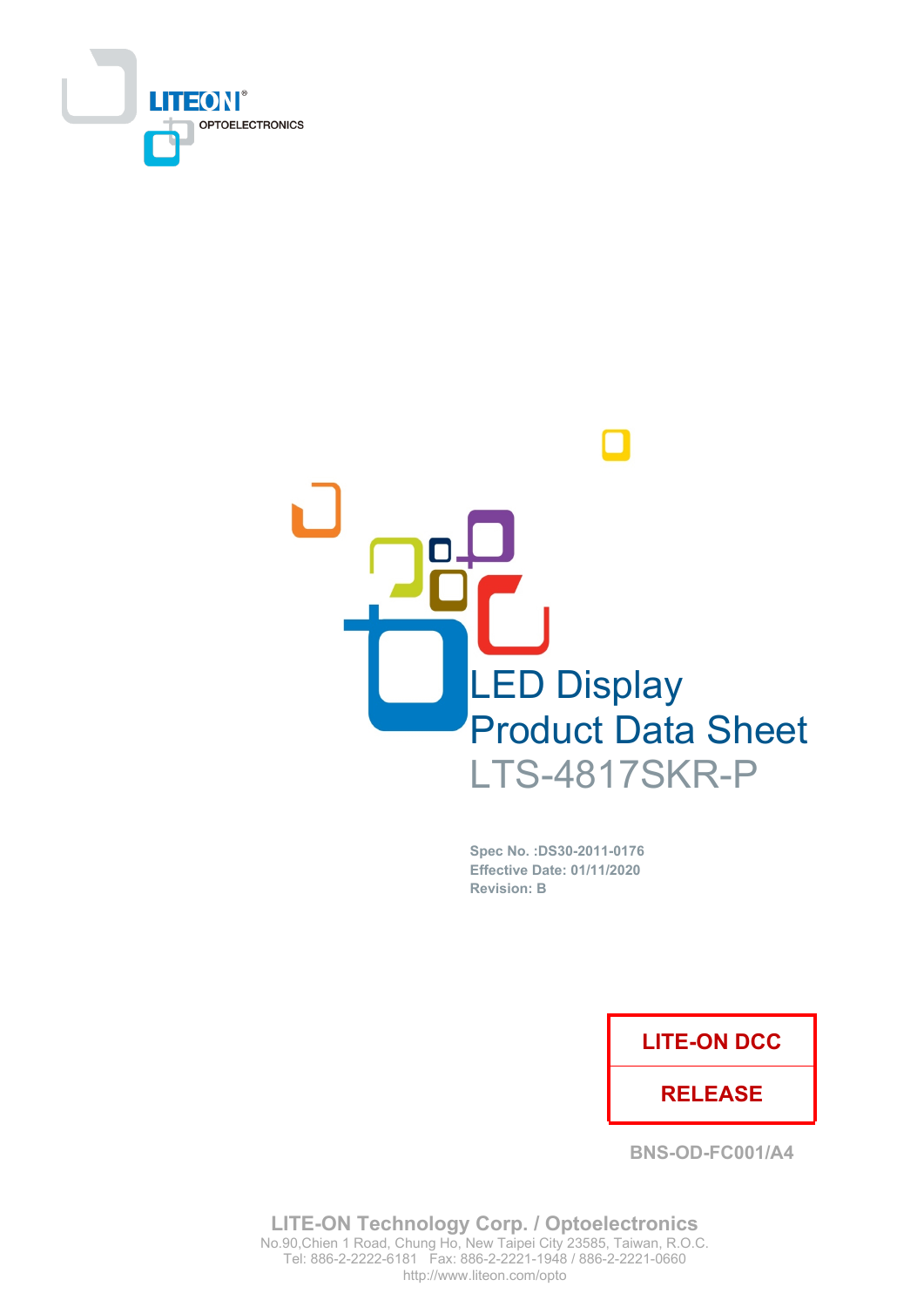

# **LED DISPLAY LTS-4817SKR-P**

# **LED DISPLAY**

# **LTS-4817SKR-P**

| <b>Rev</b> | <b>Description</b>                                                       | <b>By</b> | <b>Date</b> |
|------------|--------------------------------------------------------------------------|-----------|-------------|
| 01         | Preliminary Spec.                                                        | Eason Lin | 09/23/2010  |
| 02         | 2.1 Modify packing dimension<br>2.2 Modify recommended soldering pattern | Reo Lin   | 09/21/2011  |
|            |                                                                          |           |             |
|            |                                                                          |           |             |
|            |                                                                          |           |             |
|            |                                                                          |           |             |
|            |                                                                          |           |             |
|            | Above data for PD and Customer tracking only                             |           |             |
|            | NPPR Received and Upload on System                                       | Reo Lin   | 09/21/2011  |
| A          | Add two kind packing spec.                                               | Reo Lin   | 12/30/2011  |
| B          | Update Packing spec. in page 10 & 11                                     | Reo Lin   | 01/06/2020  |

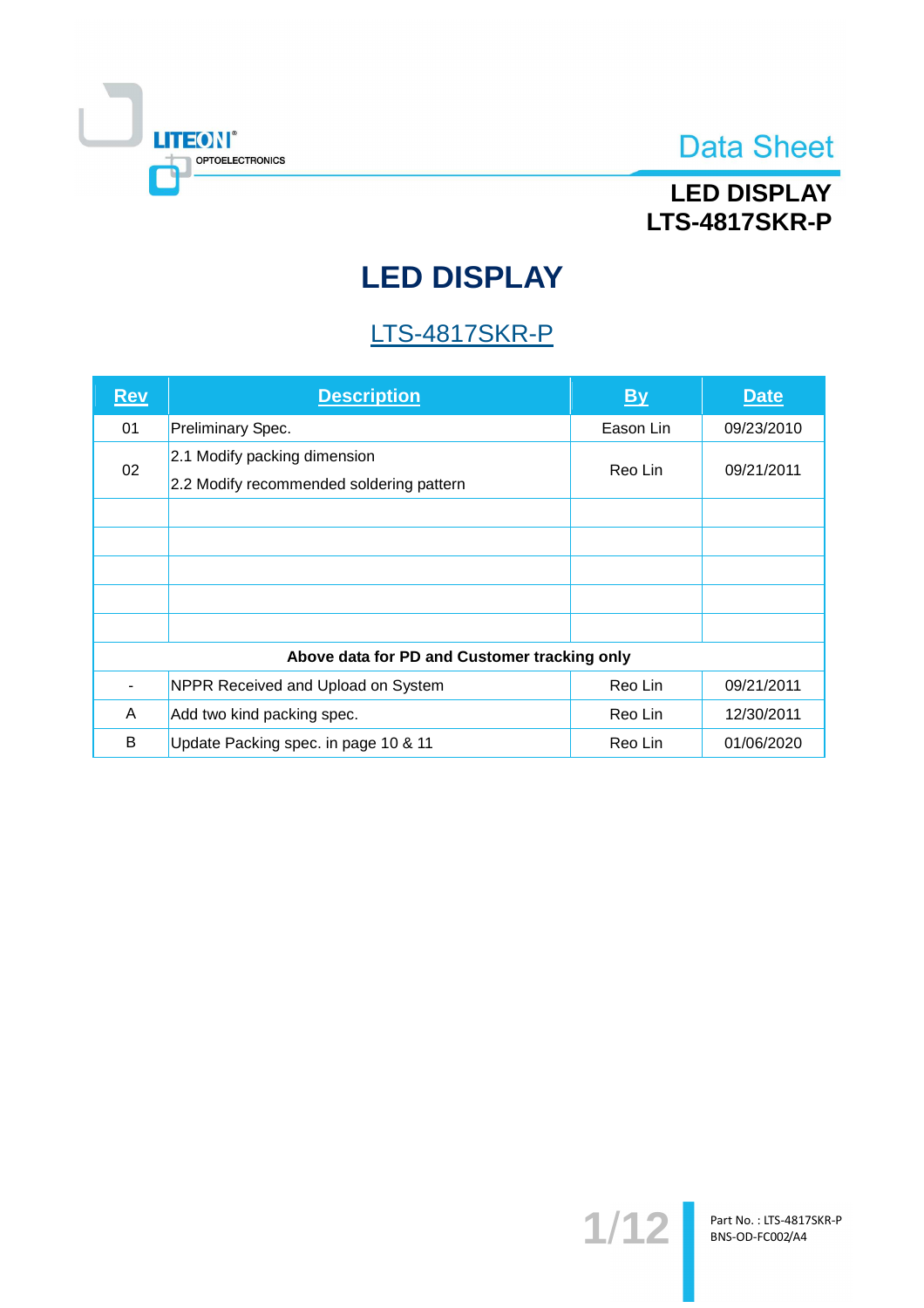

# **LED DISPLAY LTS-4817SKR-P**

## 1. Description

The LTS-4817SKR-P is a 0.39 inch (10.0mm) digit height single digit SMD display. This device uses AS-AllnGap Super Red LED chips (AllnGap epi on GaAs substrate). The display has gray face and white segments and suitable for reverse mount assembly.

### 1.1 Features

- 0.39 inch (10.0 mm) DIGIT HEIGHT
- CONTINUOUS UNIFORM SEGMENTS
- LOW POWER REQUIREMENT
- EXCELLENT CHARACTERS APPEARANCE
- HIGH BRIGHTNESS & HIGH CONTRAST
- WIDE VIEWING ANGLE
- SOLID STATE RELIABILITY
- CATEGORIZED FOR LUMINOUS INTENSITY.
- LEAD-FREE PACKAGE(ACCORDING TO ROHS)

#### 1.2 Device

| <b>Part No</b>    | <b>Description</b> |
|-------------------|--------------------|
| AllnGaP Super Red | Common Anode       |
| LTS-4817SKR-P     | Rt. Hand Decimal   |

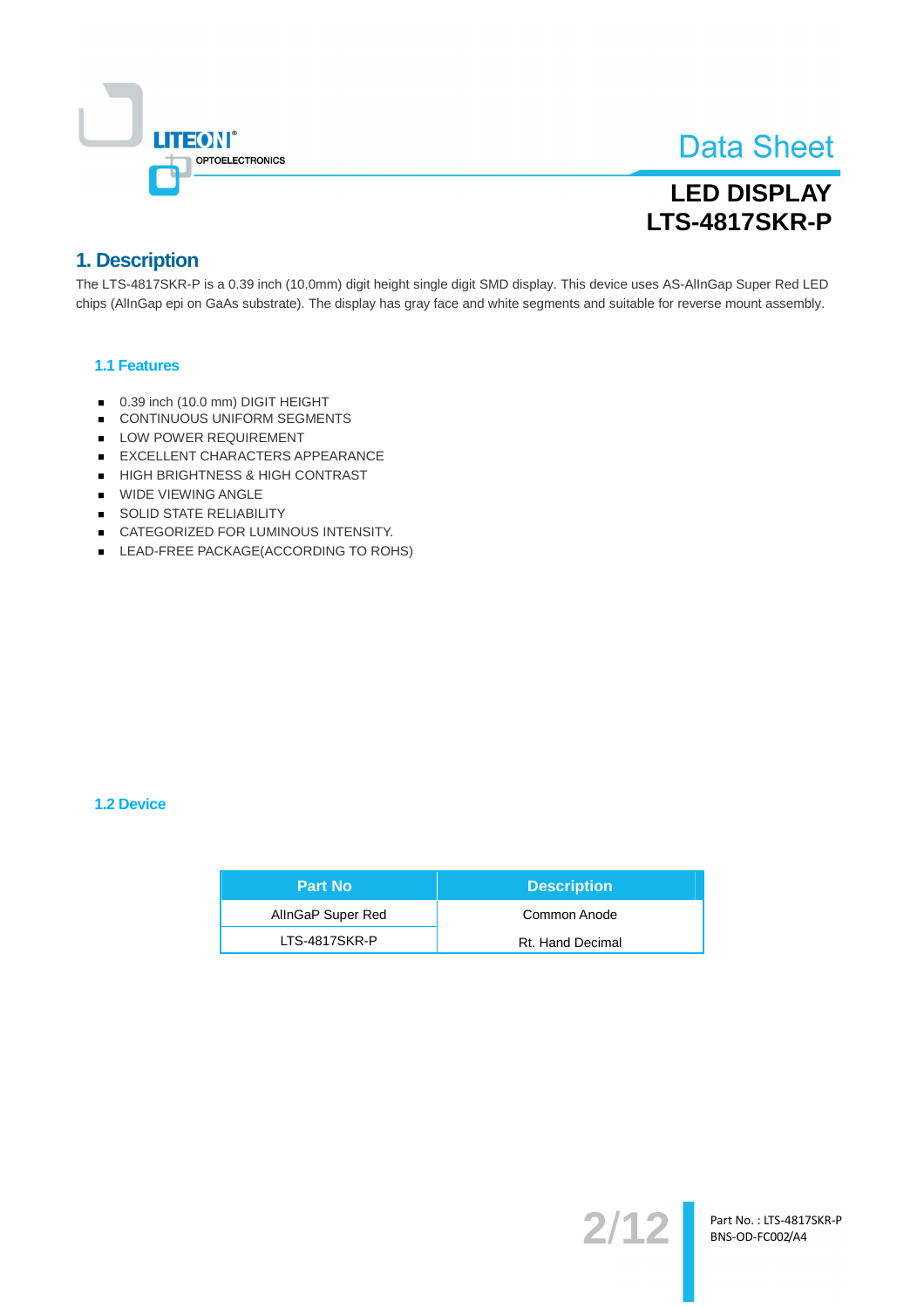

# **LED DISPLAY LTS-4817SKR-P**

## **2. Package Dimensions**



### Notes:

- 1. All dimensions are in millimeters. Tolerances are ±0.25 mm (0.01") unless otherwise noted
- 2. Foreign material on segment ≤10mil
- 3. Ink contamination (surface)  $\leq$  20mils
- 4. Bubble in segment  $\leq 10$ mil
- 5. Bending  $\leq 1\%$  of reflector length
- 6. Plastic pin's burr max is 0.14 mm

 $3/12$ 

Part No.: LTS-4817SKR-P BNS-OD-FC002/A4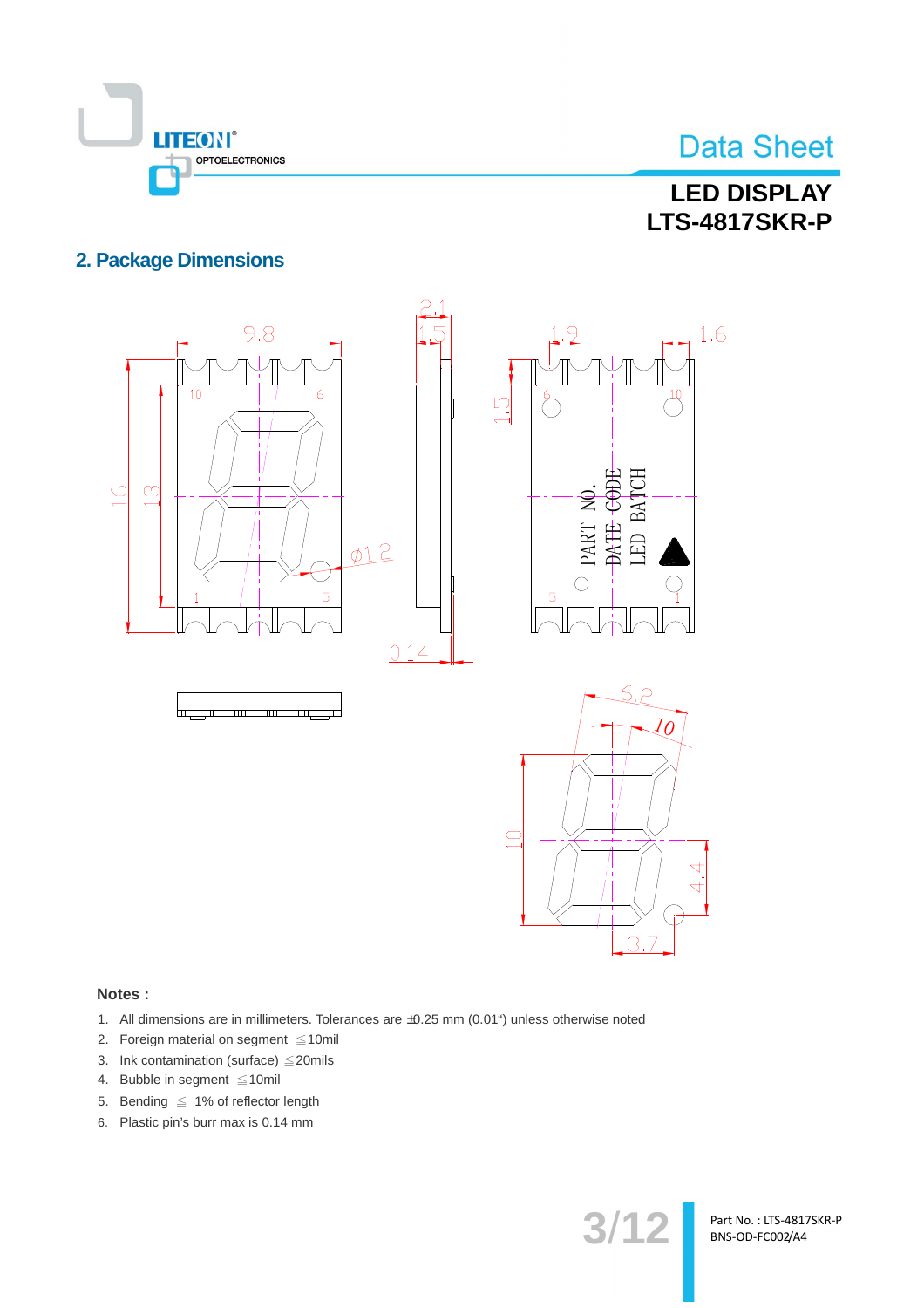

**LED DISPLAY LTS-4817SKR-P** 

## 3. Internal Circuit Diagram



## **4. Pin Connection**

| <b>No</b>      | <b>Connection</b>      |
|----------------|------------------------|
| 1              | CATHODE E              |
| 2              | CATHODE D              |
| 3              | <b>COMMON</b><br>ANODE |
| $\overline{4}$ | CATHODE C              |
| 5              | CATHODE DP             |
| 6              | CATHODE B              |
| $\overline{7}$ | CATHODE A              |
| 8              | COMMON ANODE           |
| 9              | CATHODE F              |
| 10             | CATHODE G              |



Part No.: LTS-4817SKR-P<br>BNS-OD-FC002/A4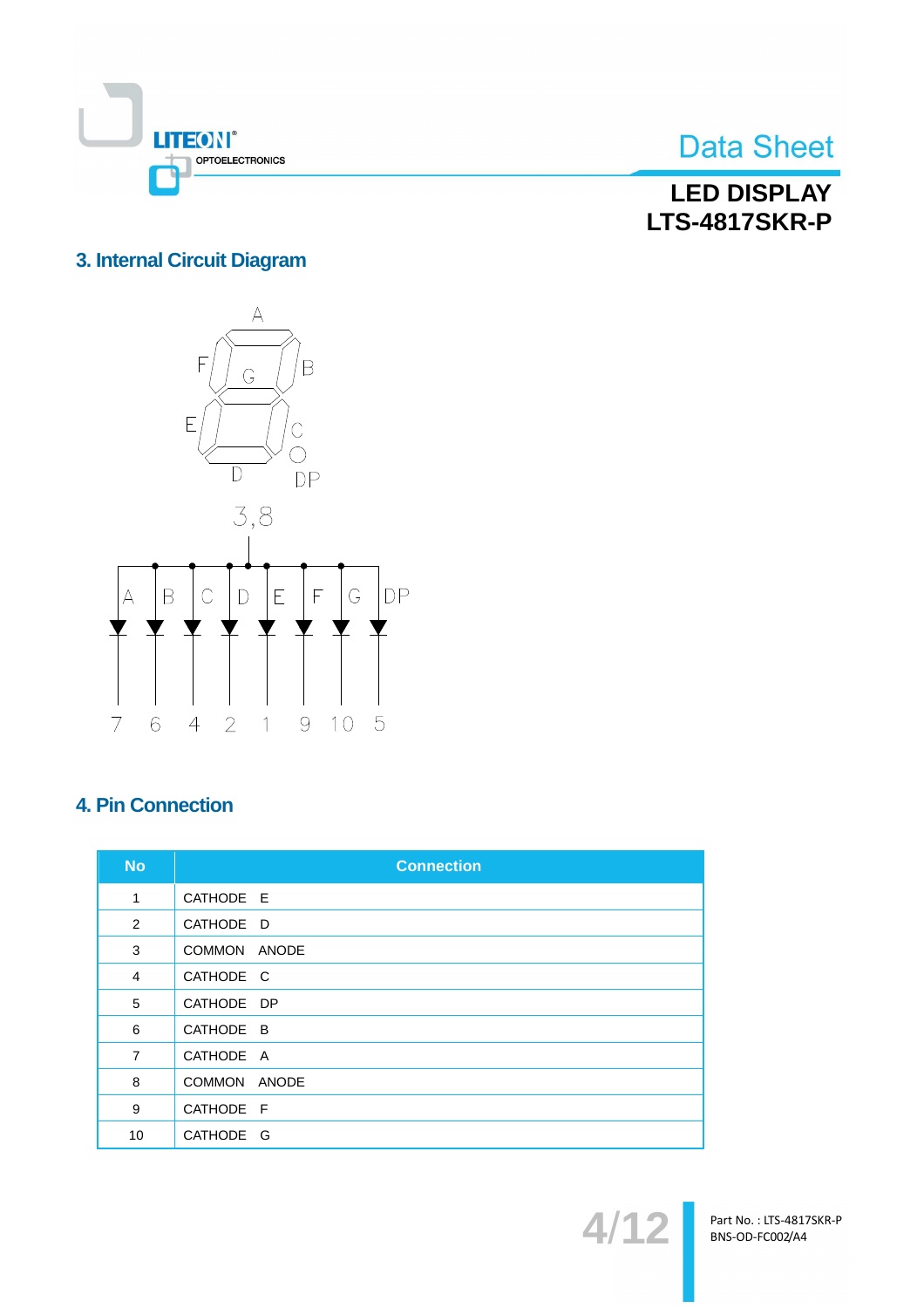

# **LED DISPLAY LTS-4817SKR-P**

### **5. Rating and Characteristics**

### 5.1. Absolute Maximum Rating at Ta=25°C

| <b>Parameter</b>                                                                       | <b>Maximum Rating</b> | <b>Unit</b> |
|----------------------------------------------------------------------------------------|-----------------------|-------------|
| Power Dissipation Per Segment                                                          | 70                    | mW          |
| Peak Forward Current Per Segment<br>(1/10 Duty Cycle, 0.1ms Pulse Width)               | 90                    | mA          |
| <b>Continuous Forward Current Per Segment</b><br>Derating Linear From 25°C Per Segment | 25<br>0.28            | mA<br>mA/C  |
| Operating Temperature Range                                                            | $-35C$ to $+105C$     |             |
| Storage Temperature Range                                                              | $-35C$ to $+105C$     |             |
|                                                                                        |                       |             |

Iron Soldering Conditions: 1/16 inch Below Seating Plane for 3 Seconds at 260°C

### 5.2. Electrical / Optical Characteristics at Ta=25°C

| <b>Parameter</b>                                          | <b>Symbol</b>    | MIN. | TYP.  | MAX. | <b>Unit</b> | <b>Test Condition</b> |
|-----------------------------------------------------------|------------------|------|-------|------|-------------|-----------------------|
|                                                           | IV               | 500  | 1600  |      | μcd         | $IF = 1mA$            |
| Average Luminous Intensity Per Segment                    |                  |      | 20800 |      | μcd         | $IF = 10mA$           |
| Peak Emission Wavelength                                  | $\lambda$ p      |      | 639   |      | nm          | $IF = 20mA$           |
| Spectral Line Half-Width                                  | $\Delta \lambda$ |      | 20    |      | nm          | $IF = 20mA$           |
| Dominant Wavelength                                       | $\lambda$ d      |      | 631   |      | nm          | $IF = 20mA$           |
| Forward Voltage Per Chip                                  | <b>VF</b>        |      | 2.05  | 2.6  | $\vee$      | $IF = 20mA$           |
| Reverse Current Per Segment <sup>(*2)</sup>               | IR.              |      |       | 100  | μA          | $VR=5V$               |
| Luminous Intensity Matching Ratio<br>(Similar Light Area) | $IV-m$           |      |       | 2:1  |             | $IF = 1mA$            |

#### Notes:

1. Luminous intensity is measured with a light sensor and filter combination that approximates the CIE (Commission International De L'Eclariage) eye-response curve

 $5/12$ 

Part No. : LTS-4817SKR-P<br>BNS-OD-FC002/A4

- 2. Reverse voltage is only for IR test. It cannot continue to operate at this situation
- 3. Cross talk specification  $\leq 2.5\%$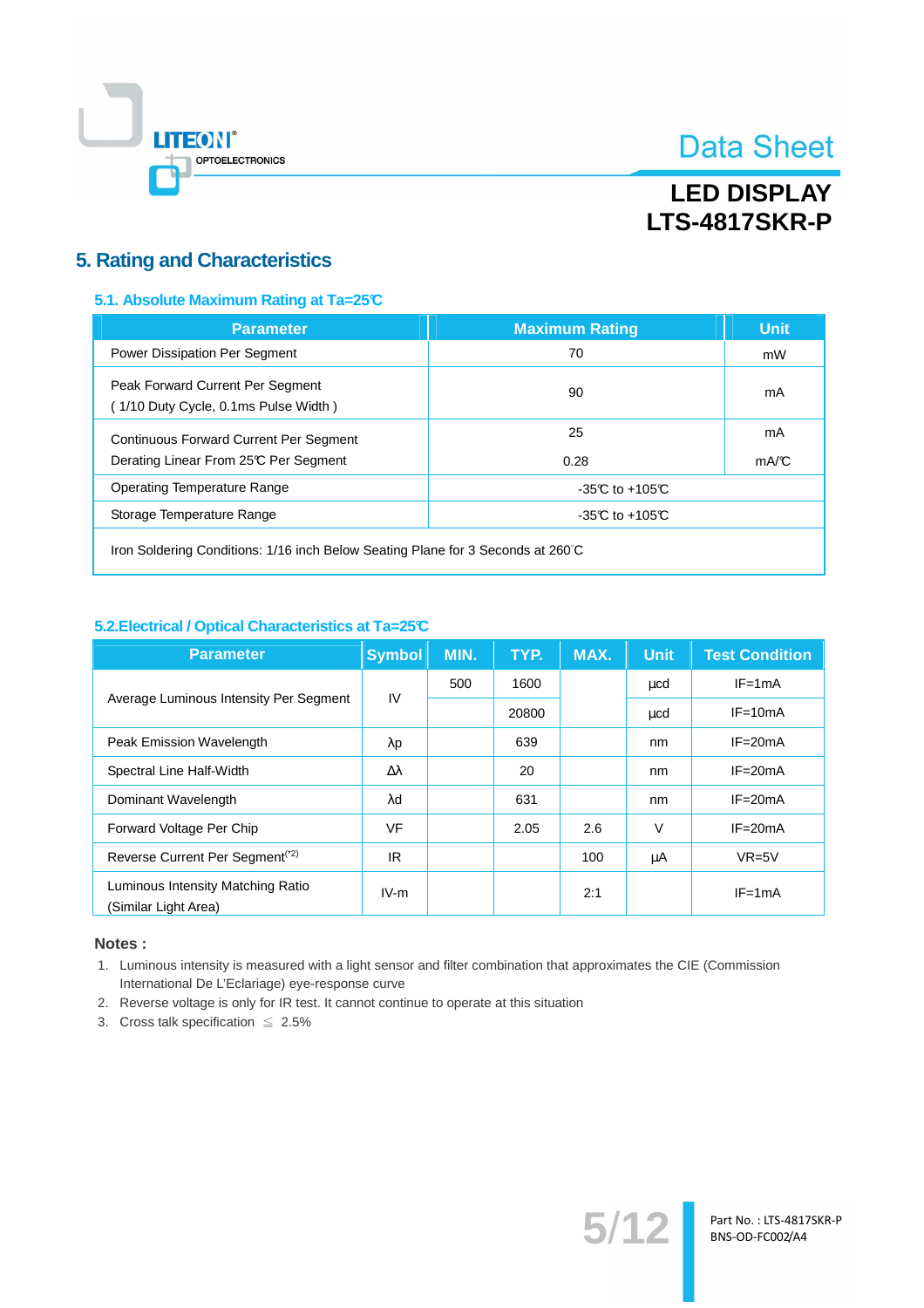

RELATIVE INTENSITY (%)

# **Data Sheet**

# **LED DISPLAY LTS-4817SKR-P**

### 5.3. Typical Electrical / Optical Characteristics Curves

 $\rm KR$ 100 50  $\overline{0}$ 600 500 550 750 800 650 700 PEAK WAVELENGTH  $\lambda$  p (nm) Fig1.<br>Spectral Emission  $KR$ 160  $\overline{4}$ RELATIVE LUMINOUS INTENSITY<br>  $\frac{1}{2}$ <br>  $\frac{1}{2}$ <br>  $\frac{1}{2}$ <br>  $\frac{1}{2}$ <br>  $\frac{1}{2}$ <br>  $\frac{1}{2}$ <br>  $\frac{1}{2}$ <br>  $\frac{1}{2}$ <br>  $\frac{1}{2}$ <br>  $\frac{1}{2}$ <br>  $\frac{1}{2}$ <br>  $\frac{1}{2}$ <br>  $\frac{1}{2}$  $\frac{1}{2}$  =  $\frac{1}{2}$  =  $\frac{1}{2}$  =  $\frac{1}{2}$  =  $\frac{1}{2}$  =  $\frac{1}{2}$  =  $\frac{1}{2}$  =  $\frac{1}{2}$  =  $\frac{1}{2}$  =  $\frac{1}{2}$  =  $\frac{1}{2}$  =  $\frac{1}{2}$  =  $\frac{1}{2}$  =  $\frac{1}{2}$  =  $\frac{1}{2}$  =  $\frac{1}{2}$  =  $\frac{1}{2}$  =  $\frac{1}{2}$  =  $\frac{1$  $3.5$  $\mathbf{3}$  $KR$  $2.5$  $\overline{c}$  $0\overline{0}$  $0_0^{\,\,\rm k}$  $1.0$   $2.0$   $3.0$   $4.0$ <br>FORWARD VOLTAGE, Vf (Volts)  $\overline{5.0}$  $\overline{10}$  $\overline{15}$  $\overline{20}$  $\overline{25}$  $\overline{3}0$  $\overline{5}$ FORWARD CURRENT, If (mA) Fig2. Forward Current vs. Fig3. Relative Luminous Intensity Forward Voltage vs. DC Forward Current 1000 40  $MAXIXIMUS$  DC UBREXT, Imax  $(mA)$ <br> $\ddot{\theta}$  33 33 33 33 33 34  $\ddot{\theta}$ PEAK CURRENT, Ipeak (mA)<br>22 32 30<br>23 30 30 31 42 500 kr KR 10  $\overline{0}$  $\frac{2}{2}$  5 10 20 50<br>DUTY CYCLE % (Frequency 1Khz) 10 20 30 40 50 60 70 80 90 100 110  $\overline{1}$ 100 MBIENT TEMPERATURE, Ta (°C)<br>Fig4. Maximun Allowable DC Current<br>vs. Ambient Temperature Fig5. Maximum Peak Current vs. Duty Cycle %

(25℃ Ambient Temperature Unless Otherwise Noted)



 $6/1$ 

Part No.: LTS-4817SKR-P BNS-OD-FC002/A4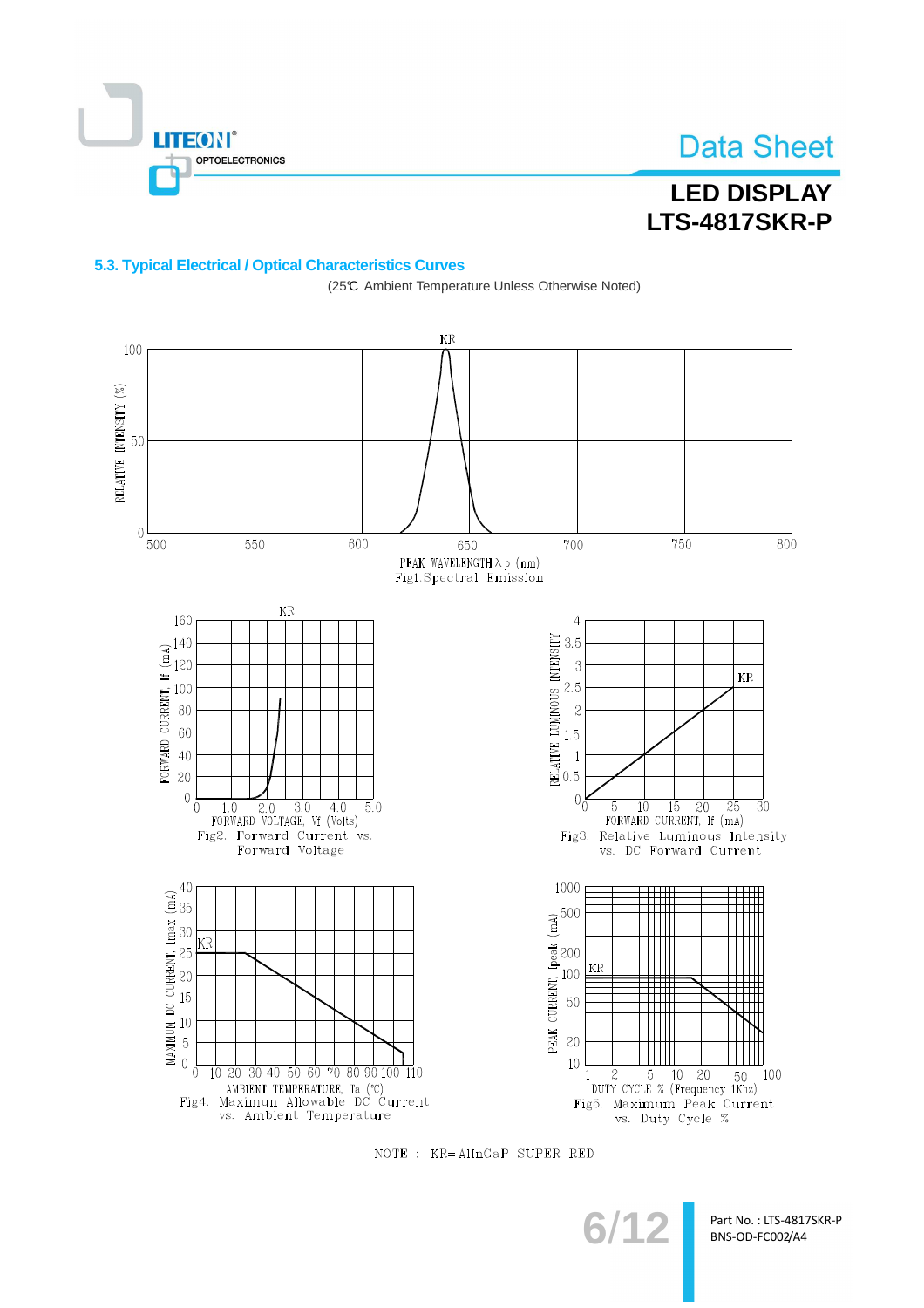

# **LED DISPLAY LTS-4817SKR-P**

## **6. SMT SOLDERING INSTRUCTION**

(Number of reflow process shall be less than 2 times, and cooling process to normal temperature is required between the first and the second soldering process)



#### Notes:

1. Recommended soldering condition

| Reflow Soldering (Two times only) |                 | Soldering Iron (One time only) |                      |  |
|-----------------------------------|-----------------|--------------------------------|----------------------|--|
| Pre-heat:                         | $120 - 150$ °C. | Temperature                    | $300^{\circ}$ C Max. |  |
| Pre-heat time:                    | 120sec. Max.    | Soldering time                 | 3sec. Max.           |  |
| Peak temperature:                 | 260℃ Max.       |                                |                      |  |
| Soldering time:                   | 5sec. Max.      |                                |                      |  |

2. Number of reflow process shall be less than 2 times, and cooling process to normal temperature is required between the first and the second soldering process.

 $7/1$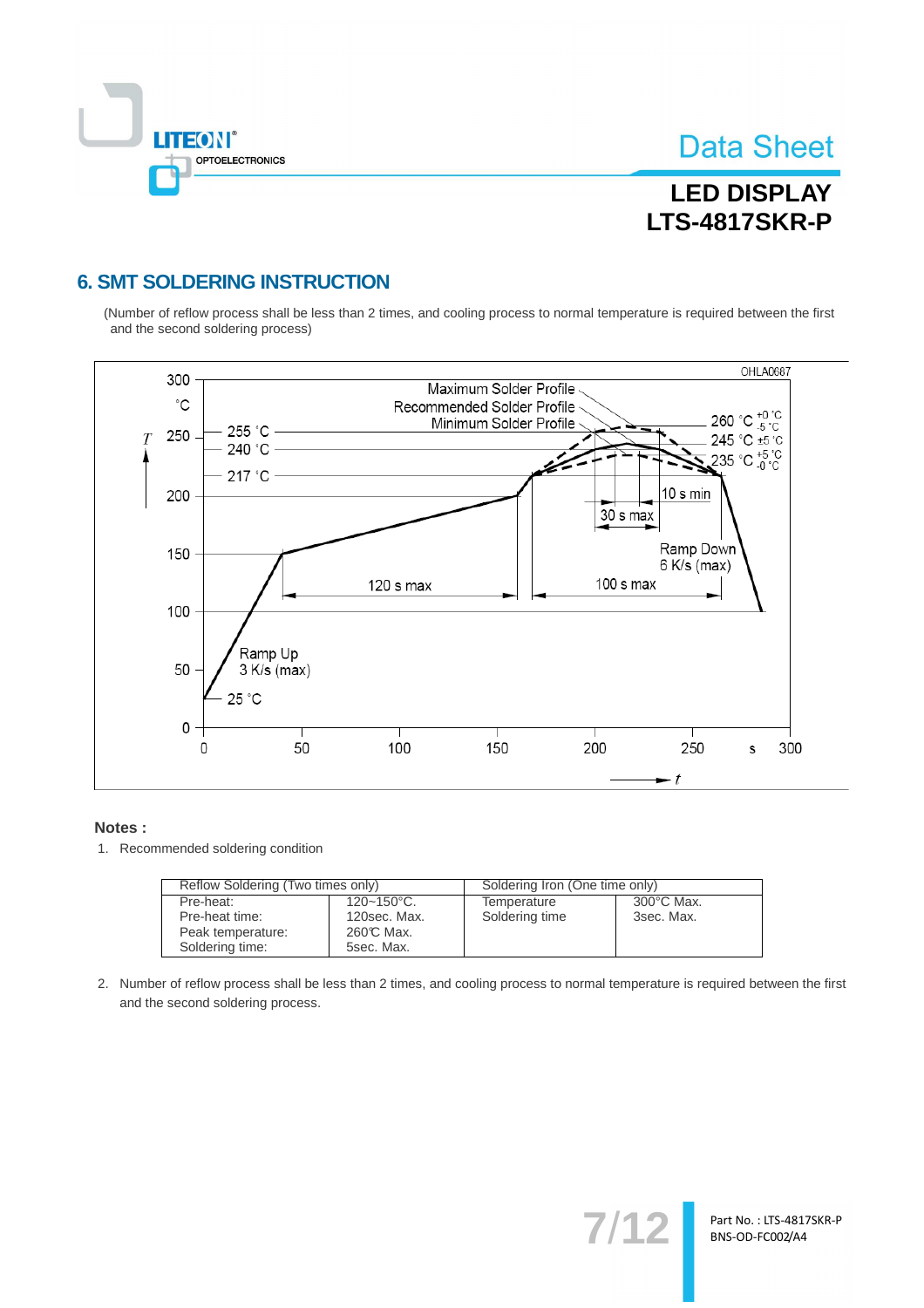

## **LED DISPLAY LTS-4817SKR-P**

## 7. Recommended Soldering Pattern



7.2. For Reverse mount





 $8/12$ 

Part No.: LTS-4817SKR-P BNS-OD-FC002/A4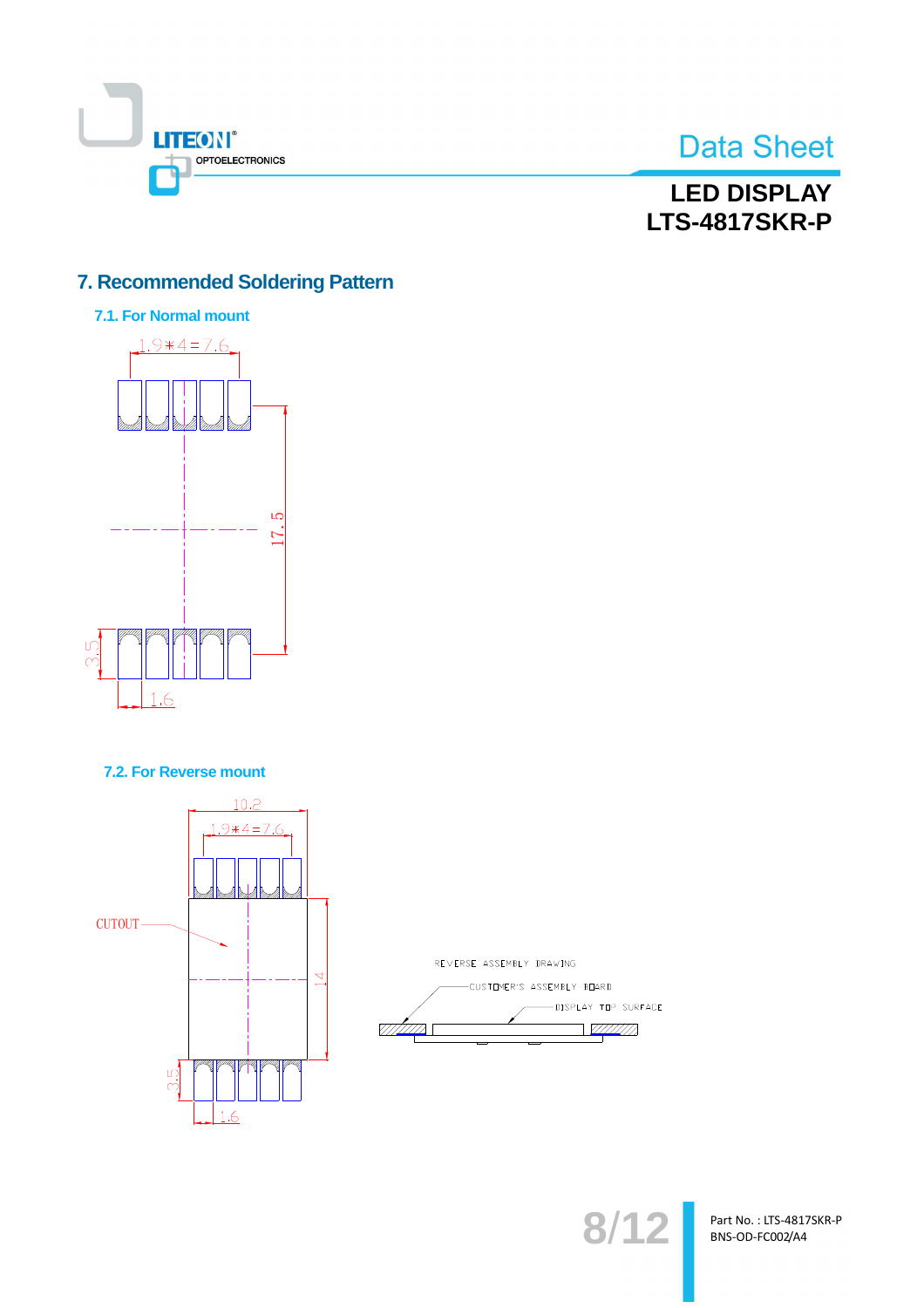

# **LED DISPLAY LTS-4817SKR-P**

## **8. Packing Specification**

### **8.1. Packing Reel Dimensions**







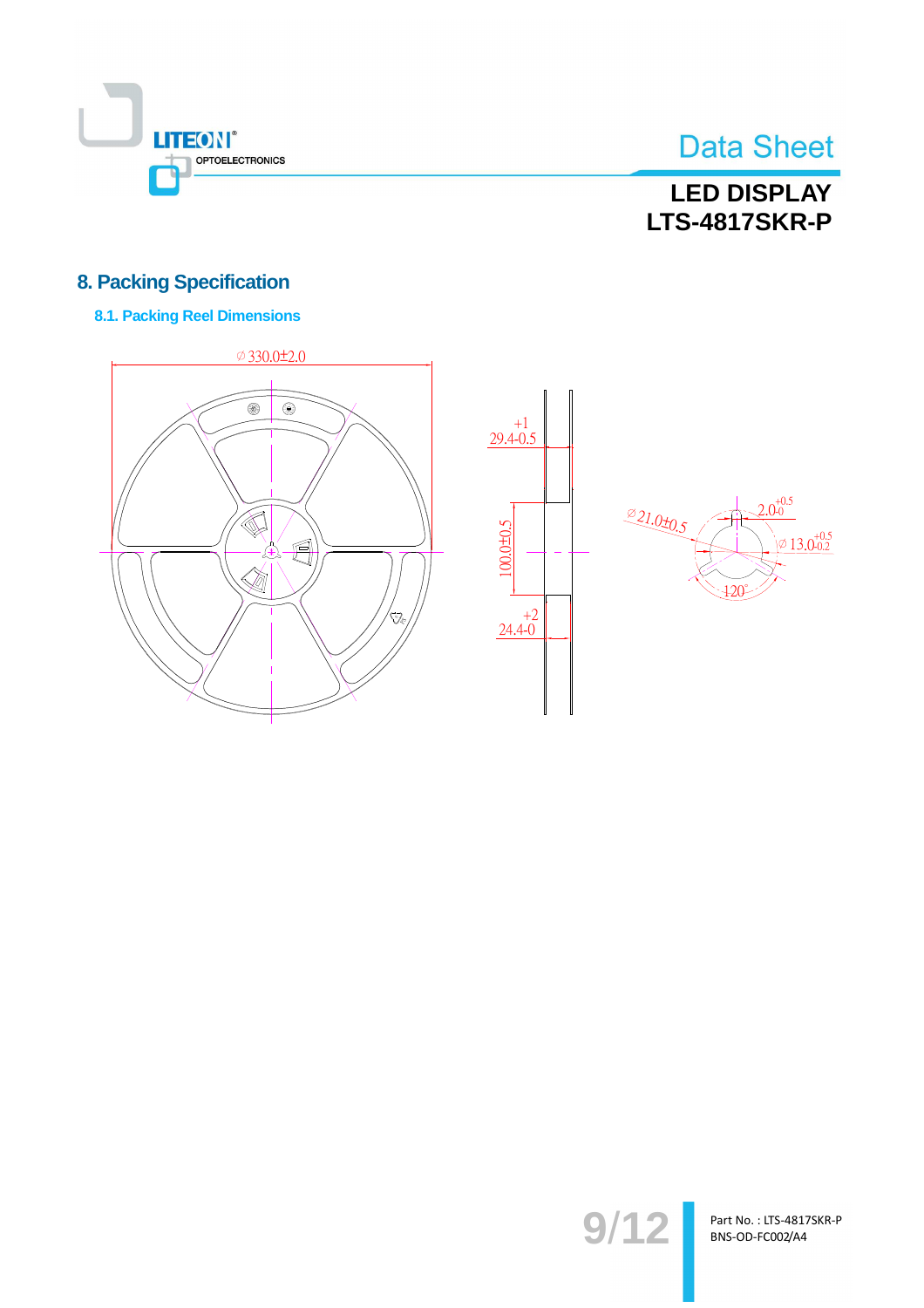

# **LED DISPLAY LTS-4817SKR-P**

### 8.2. Packing Carrier Dimensions for normal mount



- 1. 10 sprocket hole pitch cumulative tolerance  $\pm 0.20$ .
- 2. Carrier camber is within 1 mm in 250 mm.<br>3. All dimensions meet EIA-481-C requirements.
- 
- 
- 
- 
- 4. Thickness :  $0.40 \pm 0.05$ mm.<br>
5. Packing length per 22" reel : 45.50 Meters.<br>
6. Component load per 13" reel : 800 pcs.<br>
7. Minimum packing quantity is 200 pcs for remainders

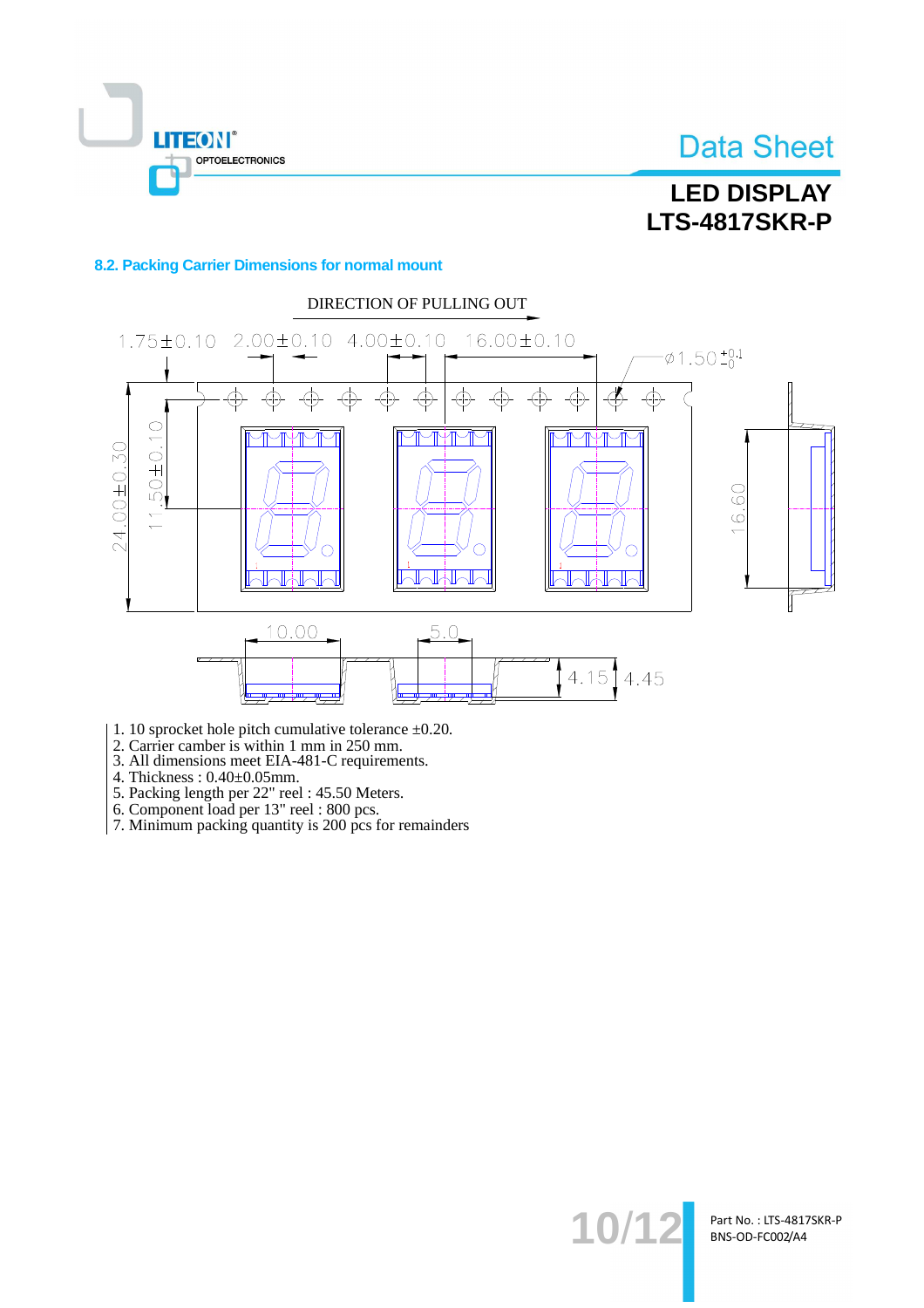

### 8.3. Packing Carrier Dimensions for reverse mount

**LITEON®** 

OPTOELECTRONICS



- 1. 10 sprocket hole pitch cumulative tolerance  $\pm 0.20$ .
- 2. Carrier camber is within 1 mm in 250 mm.<br>3. All dimensions meet EIA-481-C requirements.
- 
- 4. Thickness: 0.40±0.05mm.
- 
- 4. FINCRIESS : 0.40.10.001111.<br>5. Packing length per 22" reel : 45.50 Meters.<br>6. Component load per 13" reel : 800 pcs.
- 7. Minimum packing quantity is 200 pcs for remainders

### 8.4. Trailer part / Leader part



 $11/1$